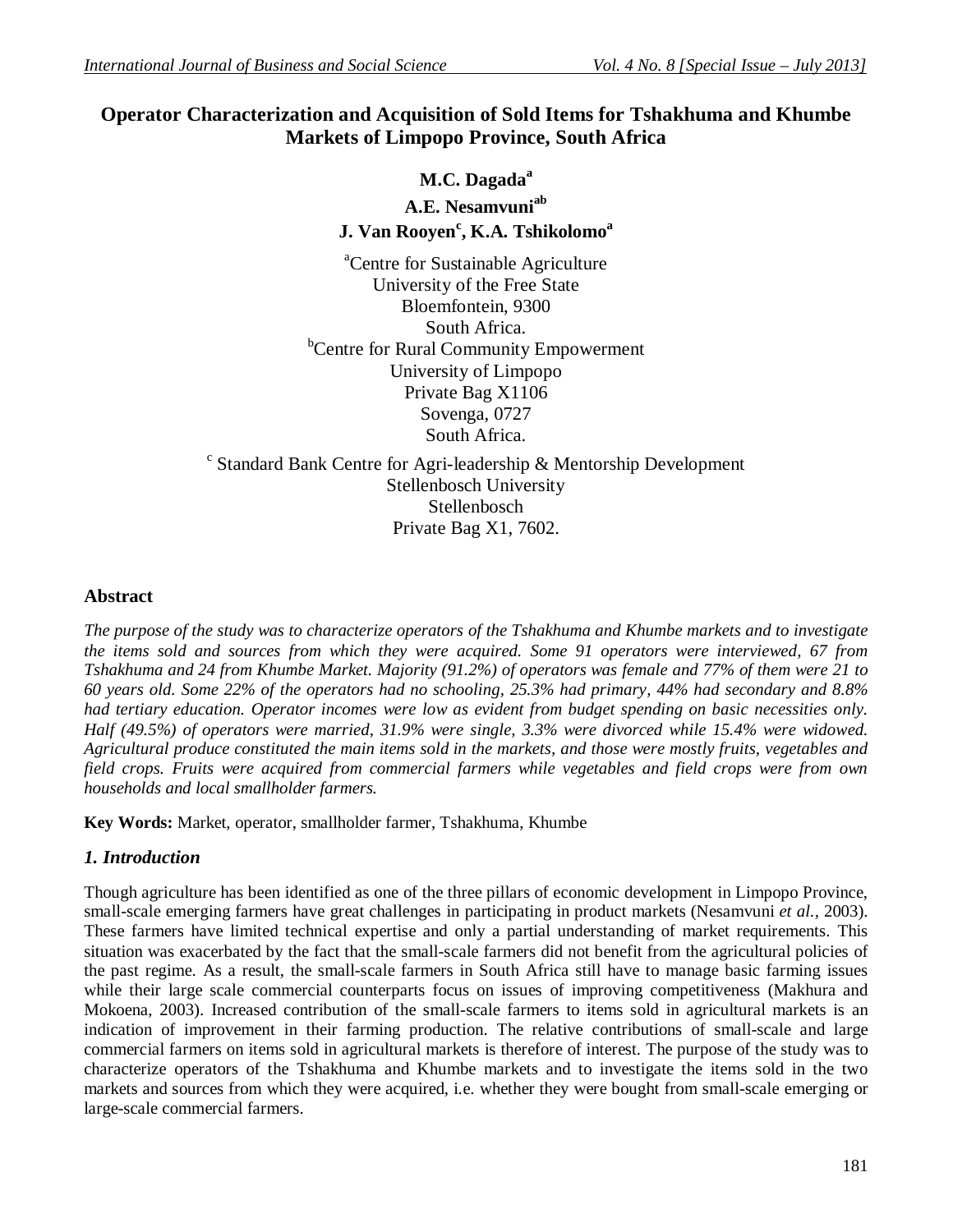## *2. Research Methodology*

### *2.1. Description of Study Area*

The study was conducted in the Limpopo Province of South Africa and was focused on the Vhembe District Municipality of the province. The specific target of the study was the Tshikhuma Market in Makhado and the Khumbe Market in Thulamela Local Municipality (Figure 1). The Tshakhuma Market is located closer to the commercial Levubu farms and would be expected to acquire more selling items from the commercial farms. The Khumbe Market on the other hand is located deep in a rural settlement and would likely acquire selling items from surrounding households and small-scale emerging farmers.

### *2.2. Sampling Frame and Sampling Procedure*

The importance of a sampling frame in scientific research was shown by Welman *et al.* (2005) who revealed that it is impossible to properly judge the representativeness of the obtained sample unless a sampling frame is borne in mind. A representative sample is a requirement for subsequent research results to be credible and trustworthy (Leedy and Ormrod, 2010). Multistage sampling was conducted as described by Leedy and Ormrod (2010) and involved (1) primary area selection of municipalities (both district and local municipalities), (2) location selection of agricultural markets and (3) respondent selection of stakeholders sampled for interviews.

For primary area selection of municipalities, the sampling frame was composed of the five district municipalities of the Limpopo Province, namely: Vhembe, Capricorn, Mopani, Sekhukhune and Waterberg District Municipality and the Vhembe District was purposively sampled for its accessibility to the researcher. At a local municipality level, four municipalities of the selected Vhembe District comprised the sampling frame, namely: Thulamela, Makhado, Musina and Mutale Local Municipality. The Thulamela Municipality was also purposively sampled for its accessibility to the researcher as he resided in this municipality while the Makhado Municipality was purposively included for being a large producer of sub-tropical fruits and most vegetables. As for location selection, the sampling frame was comprised of numerous agricultural markets of various sizes (with or without accommodation infrastructure). The Tshakhuma Market was purposively sampled for its location near a major commercial farming area (Levubu farms) while the Khumbe Market was selected for its location in the midst of small-scale emerging farmers. The sampling frame for market operators comprised of 600 members for Tshakhuma and 200 for Khumbe Market. Some 67 market operators were randomly sampled for Tshikhuma while 24 were randomly selected for the Khumbe Market.

#### *2.3. Data Collection and Analysis*

Primary data was collected from the sampled respondents through interviews which were conducted by trained enumerators using a structured questionnaire. The questionnaire contained both open- and closed-ended questions which included socio-economic variables such as gender, age, education, marital status and household sizes of respondents. The closed-ended questions collected quantitative data while the open-ended questions recorded qualitative data (Leedy and Ormrod, 2010). Qualitative techniques were directed towards improved understanding of the market operators as influenced by their socio-cultural environment (FAO, 2001). This research method that combines the collection and analysis of quantitative data with that of qualitative data is referred to as a mixed study (Hurmerinta-Peltomaki and Nummela, 2006). The questionnaire was complemented by an interview guide for a focus group and interview schedules for several key informants, and these collected qualitative data. Secondary data was collected by studying relevant documents, reports and other literature. The data collected were analysed using a Statistical Package for Social Sciences (SPSS). Basic Statistics were computed to determine frequencies of each variable.

#### *3. Results*

### *3.1. Characterization of Market Operators*

The characterization of role players in any development process is key for success of the development initiatives. Resources such as land, capital and technology are important but not sufficient for development to be realized as they should be organized and operated, and these require the human element (Steyn, 1988). Analysis of the characteristics of human beings as participants in a development process is therefore essential for successful community development (Crounch and Camala, 1981).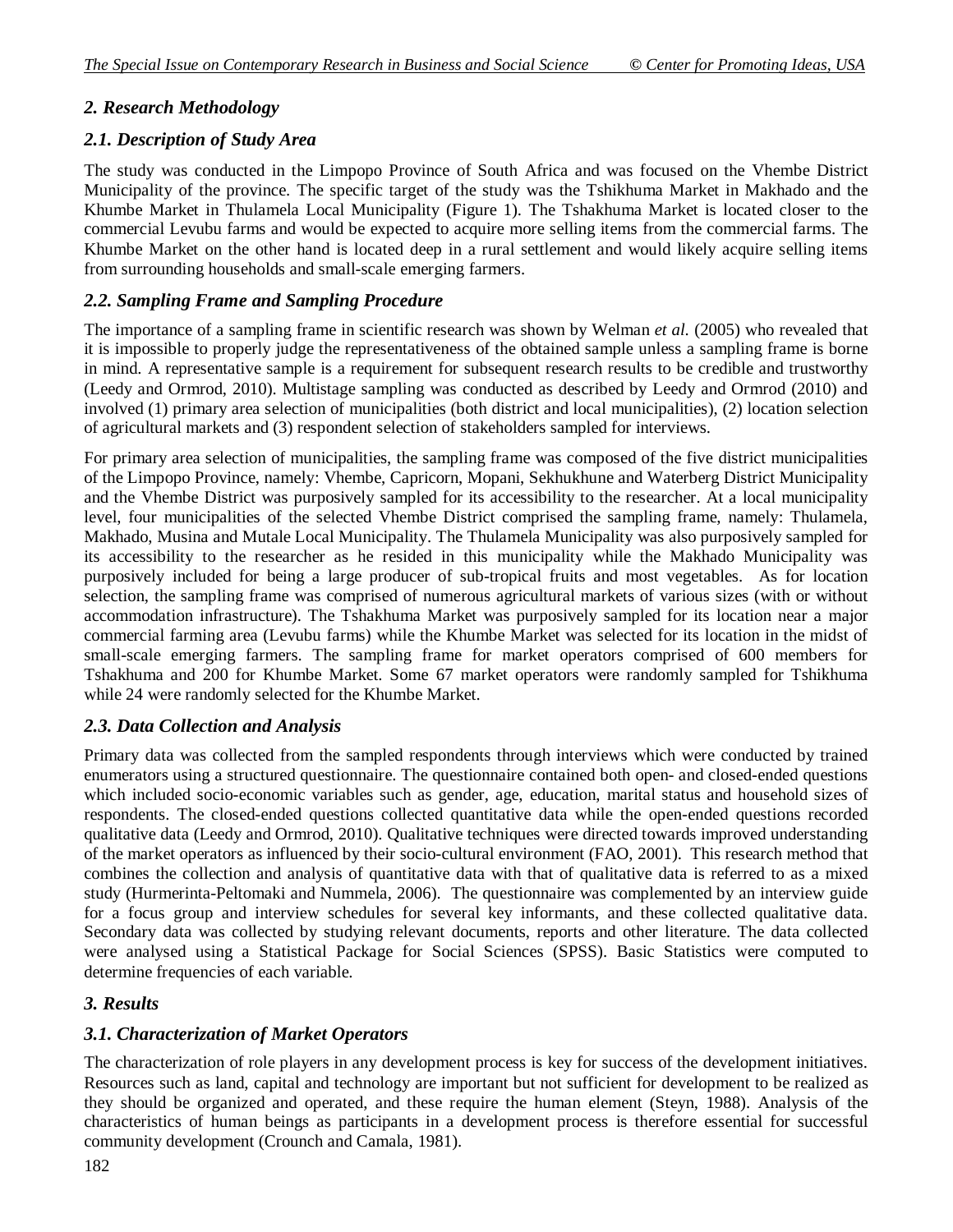For this study, analysis of the characteristics of the market operators was necessary as this influenced performance in their market job, and this was categorized into personal and socio-economic characteristics. The personal characteristics prioritized for the study were gender, age, education, marital status and sizes of household while the socio-economic characteristics were occupational status and household income and expenditure.

#### *3.1.1. Personal Characteristics*

### *(a) Gender*

Of the 91 market operators selected for the study (67 from Tshakhuma and 24 from Khumbe Market), about one in ten (8.8%) were male and nine in ten (91.2%) female. All male market operators were found at Khumbe Market, a situation that suggested that some small-scale farmers who were mostly men could have also served as operators. Market operators at the Tshakhuma Market mostly bought produce from large commercial Levubu farmers who are focused in their farming business and could not possibly have served as operators, hence the operators in this market were all female. This suggests that the job of market operation in the study area was largely regarded a responsibility for women.

Heads of household are important decision makers in their families and therefore have a huge influence in community development. Respondents (market operators) were therefore requested to reveal the gender of their heads of household. Half (50.5%) of the respondents stated that their households were headed by men (Table 1) while 49.5% were women headed. Female heads of household were single, divorced, widowed or separated and hence also assumed functions that could be the responsibility of husbands.

As shown in Table 1, a little less than half (47.8%) of the households for Tshakhuma Market operators were male headed compared to three in five (58.3%) households for Khumbe Market operators. Subsequently, a little more than half (52.2%) of the heads of household for Tshakhuma Market operators were reportedly female while two in five (41.7%) heads of household for Khumbe Market operators were said to be female. The higher reported number of male heads of household by Khumbe Market operators could have been influenced by the fact that all male respondents were from this market and those were probably heads of household themselves and this then increased the number of male heads of household. The higher number of reported female heads of household by Tshakhuma Market operators could have resulted from the fact that all respondents from this market were female.

#### *(b) Age*

According to Smith and Zopf, (1970) as cited by Bembridge *et al.* (1982), the age of an individual is one of the most important factors which determine the way he or she thinks and behaves. The types of decisions made by elderly people and their ways of behaving tend to be different from those of their younger counterparts. Some 1.1% of the respondents were at most 18years old (Table 2) and this would at best be completing their secondary education. The young people in this category were only recorded for the Tshakhuma Market, and this could be because a larger number of respondents were sampled at this market (Table 2). Considering the fact that the respondents were market operators, the results suggest that this category of the respondents would not be attending school or could be attending and performing market operation responsibilities in the afternoon when they return from school. For the young people to be abandoning secondary education to be working at the markets would be bad for the community in the area under study as they would be missing out on acquiring the education which they will require for their future. For those who could be attending school, the market job after school would be consuming the time for studying and would result in poor school achievement.

Some 2.2% of the respondents were in the age group of 19 to 20 years old, and this comprised of 1.5% for Tshakhuma and 4.2% for Khumbe Market. This category of respondents would at best be doing tertiary education and the fact that they were market operators in the study area suggests that they may not be at educational institutions any more, or if they are, they would likely not perform well as the precious study time is lost to market activities. The fact that 17.6% of the respondents (16.4% for Tshakhuma and 20.8% for Khumbe Market) were in the age group of 21-30 reveals that youth in the study area do participate in agriculture at the marketing level of the value chain. Also, one in five (22.0%) of the respondents were aged 31-40 years old, and this confirmed participation of youthful members of the study community in the marketing of agricultural produce. The respondents in this age category comprised one in four (25.4%) for the Tshakhuma and one in eight (12.5%) for the Khumbe Market.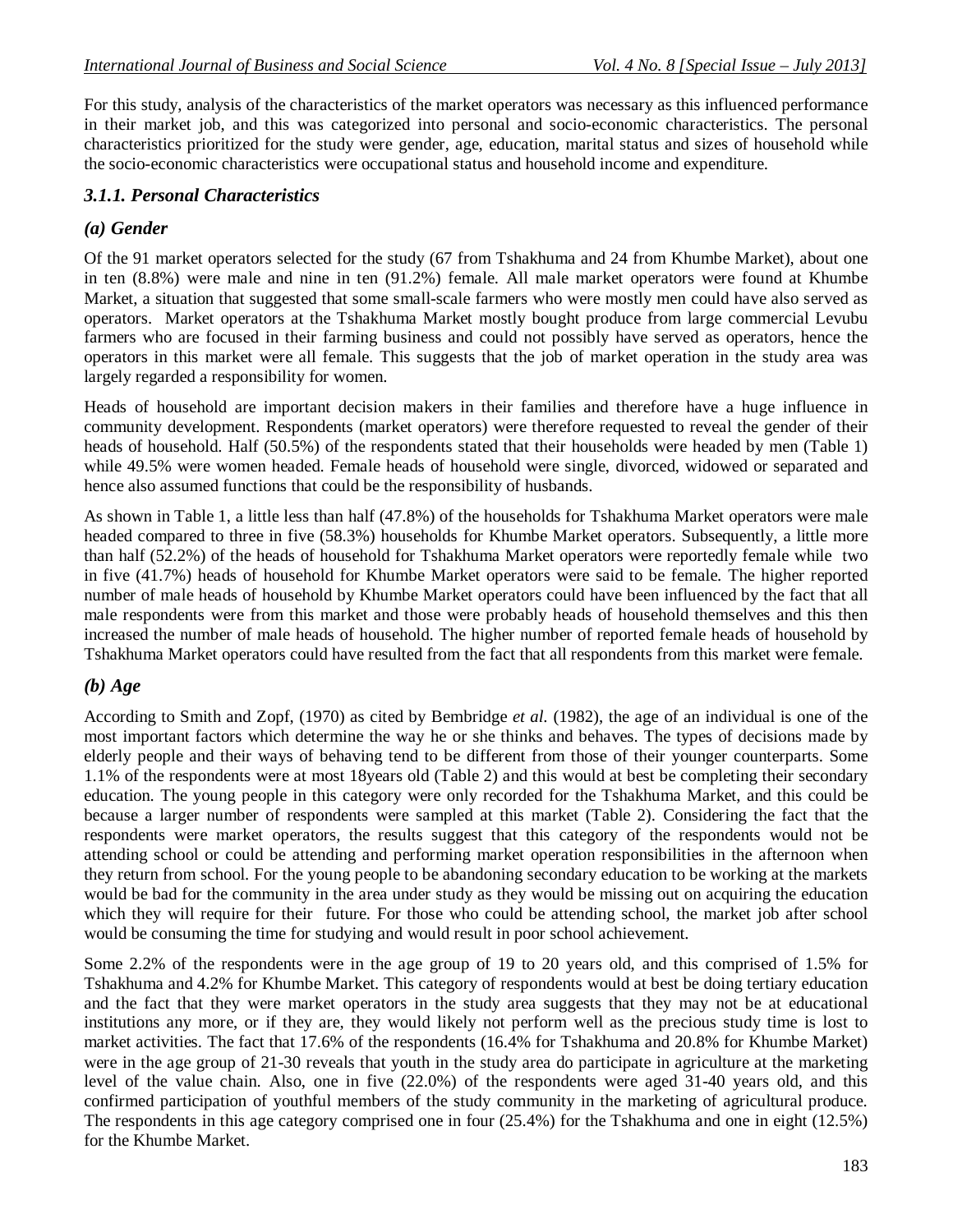The same number (22.0%) of respondents was in the middle ages of 41-50 years old with more (28.4%) for Tshakhuma and few (4.2%) for Khumbe Market. Relatively fewer (15.4%) respondents were in their elderly ages of 51-60 years old comprised of 17.9% for Tshakhuma and 8.3% for Khumbe Market. One in five (19.8%) of the respondents were over 60 years (9.0% for Tshakhuma and 50.0% for Khumbe Market) and this would include those in pension. Bembridge (1982) argue that, although increasing age may have an impairing effect on the physical ability of participants, several research studies in recent years have indicated little or no mental deterioration at least up to sixty years of age. Since marketing and its management is considered primarily to be a mental process, it is assumed that at least up to the age of sixty, managerial ability will not be seriously impaired. Health issue aside, it can be concluded that approximately 70% of the respondents in the two markets is having the necessary physical capacity to carry out their operation effectively.

As revealed in Table 2, the respondents were distributed in a wide range of age groups from children of school going age through youth, the middle aged and the elderly, including those that could be pensioners. This result suggests that agriculture is an important economic activity in the study area, and this supports the identification of the sector as a major pillar of the economy of Limpopo Province (OTP, 2009).

### *(c) Education*

The degree of human development is highly influenced by their level of education. While it may not be the only element determining the extent of human development, education is recognized as having a critical role to play since it is a key that unlocks human potential which is necessary for development. According to Lundahl (1979) as cited by Steyn (1988), education is one of the important agencies of acculturation and renewal for the members of the society as a whole. It is generally accepted that education is the cornerstone of the comprehensive human resources approach to development.

Human behaviour sometimes needs to be altered and education plays a vital role for such change to be successful. Ndegwe *et al,* (1985) expressed the fundamental significance of education development as a basic need in its own right, a way of meeting other basic needs, and an activity that sustains and accelerates overall development. According to Olaiton (1984) and Tompson (1981) more years of schooling are associated with higher adoption rates than are fewer years of schooling. It was therefore necessary for this study to investigate the educational status of the respondents from the two markets (Table 3) as this would influence their performance in the agricultural trade sector and subsequently their level of development.

About one in five (22.0%) of the market operators had no schooling, and this comprised of 22.4% for Tshakhuma and 20.8% for Khumbe Market. This category of market operators would have very little if any literacy at all. As a result of being generally illiterate, these market operators would not easily be reached by development and other information sent through the print media. The lack of access to print media information could create a dearth of development and other important information for this category of market operators and this would indeed influence their level of development. In addition to influence on literacy status, the lack of schooling for 22.0% of the market operators would also negatively affect their level of numeracy. The low level of numeracy for the market operators would have serious negative effects in their business as they need to know the prices of different packs of the agricultural produce they sell, receive money from buyers and often give back some change. These tasks require not only literacy skills (for reading out prices where written and the money) but also basic numeracy skills for calculating the money for buying the produce from farmers, amount of change to be given back to buyers and the total income and profit made. The market operators who reported to have had no schooling must have gained the basic numeracy skills through some other means, else they could be having other people to assist them.

Some 2.2% of the market operators (3.0% for Tshakhuma and none for Khumbe Market) reportedly passed grades 1-3, some 12.1% (11.9% for Tshakhuma and 12.5% for Khumbe Market) passed grades 4-5 while 11.0% (10.4% for Tshakhuma and 12.5% for Khumbe Market) passed grades 6-7 (Table 3). These categories of market operators comprised primary school education and the operators probably had none to low literacy and numeracy skills with those who attained higher grades (grades 4-5 and 6-7) possibly having achieved basic levels of these skills. The market operators with none to low levels of literacy and numeracy skills would probably struggle to access written information and to perform correct counting and calculations of money while those with the basic skills would be relatively better.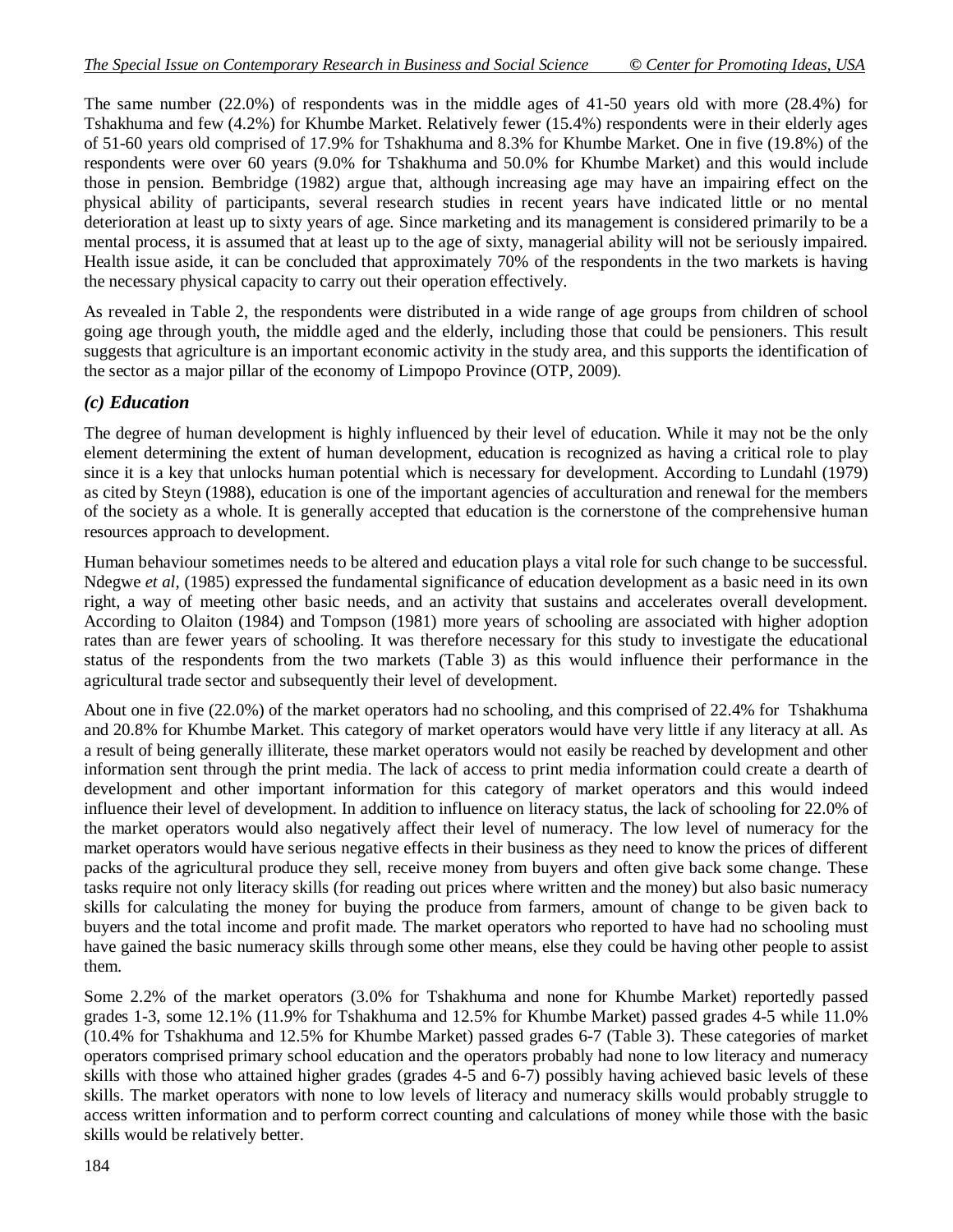One in ten (9.9%) of the market operators (7.5% for Tshakhuma and 16.7% for Khumbe Market) revealed that they had passed grades 8-9 which are the entry grades to secondary school education. Two in ten (19.8%) of the operators (20.9% for Tshakhuma and 16.7% for Khumbe) reported having passed grades 10-11, the middle grades of secondary school education. These market operators would be expected to have acquired sufficient levels of competence in literacy and numeracy to correctly perform their job, more so for the operators who passed the middle grades of secondary education. Some 14.3% of the market operators (13.4% for Tshakhuma and 16.7% for Khumbe Market) indicated that they had passed Grade 12. The operators who passed Grade 12 would have acquired sufficient education to proceed to college or university for higher education. The involvement of these people in the operation of the markets in the study area suggests that the markets used high levels of literacy and numeracy skills, in addition to other competences the operators might have acquired as part of their education. The market operators with Grade 12 could therefore be expected to be performing well in their market responsibilities.

As shown in Table 3, some 8.8% of the market operators (10.4% for Tshakhuma and 4.2% for Khumbe Market) had completed diplomas. These market operators acquired high levels of competencies in their fields of study and could be under-utilized by working as market operators. The market job for this category of operators could have been taken as interim responsibilities while they search for preferred jobs aligned to their diploma qualifications. Some of these market operators might even be performing the market job as complementary while also involved in some other jobs where their competencies are fully utilized.

It is interesting to note that the Tshakhuma Market had more diploma holders (10.4%) as market operators than the Khumbe Market (4.2%). Tshakhuma Area used to host two Colleges of Education, the Tshisimani and the Ramaano Mmbulaheni College of Education. The two colleges were closed down as part of the restructuring of the education system in the country which resulted in merging of some institutions. The majority of the diploma holders who are operators at the Tshakhuma Market could be qualified teachers trained in these institutions. Some of the operators could be employed teachers doing the market job part-time while some could still be looking for employment.

### *(d) Marital Status*

Marital status plays a major role in agriculture, especially in rural areas where certain duties are assigned only to men while others are assigned to women (Tshenkeng, 1985). As stated by Tshenkeng (1985), duties assigned to men include major cultivation practices while women are reportedly assigned duties such as cooking, fetching water, collecting firewood, crop weeding and marketing of farm produce. The marital status of a person is therefore important as it reveals whether he/she has a spouse to help perform the tasks normally assigned to the opposite gender. It was a result of this importance of marital status that this study included it in the investigation (Figure 2). About three in ten (31.9%) of the market operators in the study area were single with almost the same number of operators for the Tshakhuma (31.3%) and Khumbe (33.3%) markets (Figure 2). Considering Tshenkeng (1985) assertion that certain duties are assigned only to men in rural areas while others are assigned to women, single market operators probably had to perform both duties to survive or they might have to hire other people to perform the duties they could not perform.

Half (49.5%) of the market operators were married, suggesting that as couples they could perform all the tasks and would not have to hire other people to have both male and female assigned tasks performed. Some 50.7% of the married market operators were based at the Tshakhuma Market while 45.8% were at the Khumbe Market. The number of market operators that were reportedly married constituted the majority of the respondents in each of the two study markets, and this was a good result as the married market operators would be more likely to be successful as they would have their spouses to complement them. Some 3.3% of the market operators (3% for Tshakhuma and 4.2% for Khumbe Market) were reportedly divorced while 15.4% (14.9% for Tshakhuma and 16.7% for Khumbe Market) were widowed. The divorce rate was probably low at 3% and this suggested relatively stable communities. The number of widowed respondents was rather high at 15.4%, and this could be assumed to reveal a rather high death rate in the study area. The high death rate could be a result of high incidence of disease infections with HIV / AIDS related diseases probably playing a major role. Both the divorced and widowed market operators would have to perform both men and women assigned tasks in order to survive or they would have to hire other people to perform the duties that used to be assigned to their spouses.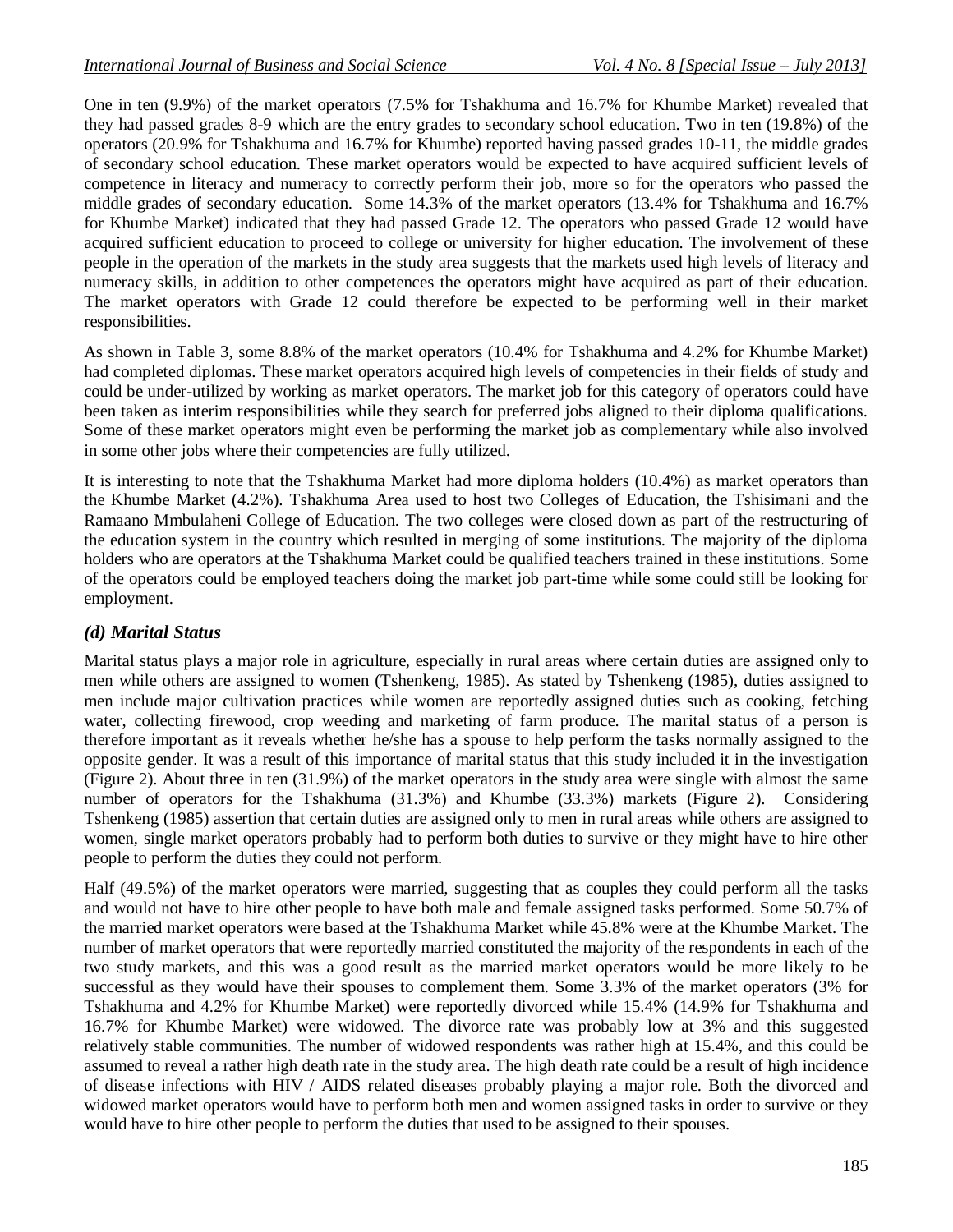The overall results revealed that half (49.5%) of the market operators in the study area were married, suggesting they had spouses to perform complementary tasks to succeed in their business. Typical of a rural set up, some of the spouses of married market operators might be employed away from the study area and could therefore be staying away and probably commuting on a weekly, monthly or even quarterly (once in three month) basis. The number of couples staying together and complementing each other regularly could therefore actually be less than the 49.5%. The number of market operators who were not married comprised the other half (50.5%) comprised of those who were single (31.9%), divorced (3.3%) and widowed (15.4%). These would probably hire other people to perform tasks that could otherwise be fulfilled by their spouses.

### *(e) Household Size*

Many factors act together to determine the size of a household, and those include access to information on family planning services, family income, maternal and child health care, women's status in society, level of education, religious and cultural factors. In rural subsistence economy, household size is important as it may strongly influence the productivity of the family and hence its income level. Although larger households would have advantage of providing more labour, they also cause great financial burdens which affect the family's ability to finance development initiatives (Williams, 1986). Rural areas are characterized by occurrence of extended families that tend to make the households rather larger. The extended family, according to Goodman and Marx (1978), consists of several nuclear families united by parent-child relationships and living together either in the same house or in a compound. The market operators in the area under study reported large families of an average of 6 members for Tshakhuma and 7 members for Khumbe Market. These families are characterized by more dependence as expected and were therefore a constraint to development.

### *3.1.2. Socio-Economic Characteristics*

#### *(a) Occupational Status*

The occupational status of rural people plays an important role in development, be it in agricultural or nonagricultural sectors. It is because of lack of employment in rural areas that people, particularly heads of household migrate to urban areas. This exodus of people from rural to urban areas as stated by Tshankeng (1985) cannot be regarded a solution to the problem of rural unemployment. The findings in this study revealed all market operators in the two markets to be self-employed as they were full-time working at the markets. At Khumbe Market some male operators were full-time working on their farms while their household members sell the produce at the market. Female operators at Khumbe market also shared a considerable amount of time in peak season on the farms. The discussions held with committee members and other members at the markets revealed that the level of unemployment in the study areas was high and this necessitated increased promotion of agricultural production in the study area.

#### *(b) Household Income and Expenditure*

According to Burger (1983) as cited by Steyn (1988), it is always difficult to judge how accurate respondents are in answering questions probing their household budgets. The same problem was experienced by the current study when probing respondents on the amount of income they received. Instead of asking the market operators to reveal their household incomes, it was rather easier to ask about the items they spent their money on and the amount they spent. The household expenditure provided some idea on the household incomes. The market operators did not keep records of their expenditure and therefore it was not possible to have very good estimates of household incomes. Lack of knowledge on budgeting was the main reason behind the inability to give reliable information on expenditure. Focused group discussion revealed that households spent a high percentage of their incomes on basic necessities and low on luxury needs such as self-development. It was evident that the majority of households were in the subsistence standard of living.

### *3.2. Types and Acquisition of Produce Sold in the Study Markets*

Apart from their personal and socio-economic characteristics, the performance of market operators is also influenced by the types of produce they sell and the sources from which they obtain these produce. Resultantly, the study provided for a focused investigation of the produce sold at the Tshakhuma and Khumbe markets and the sources from which the market operators obtained the produce.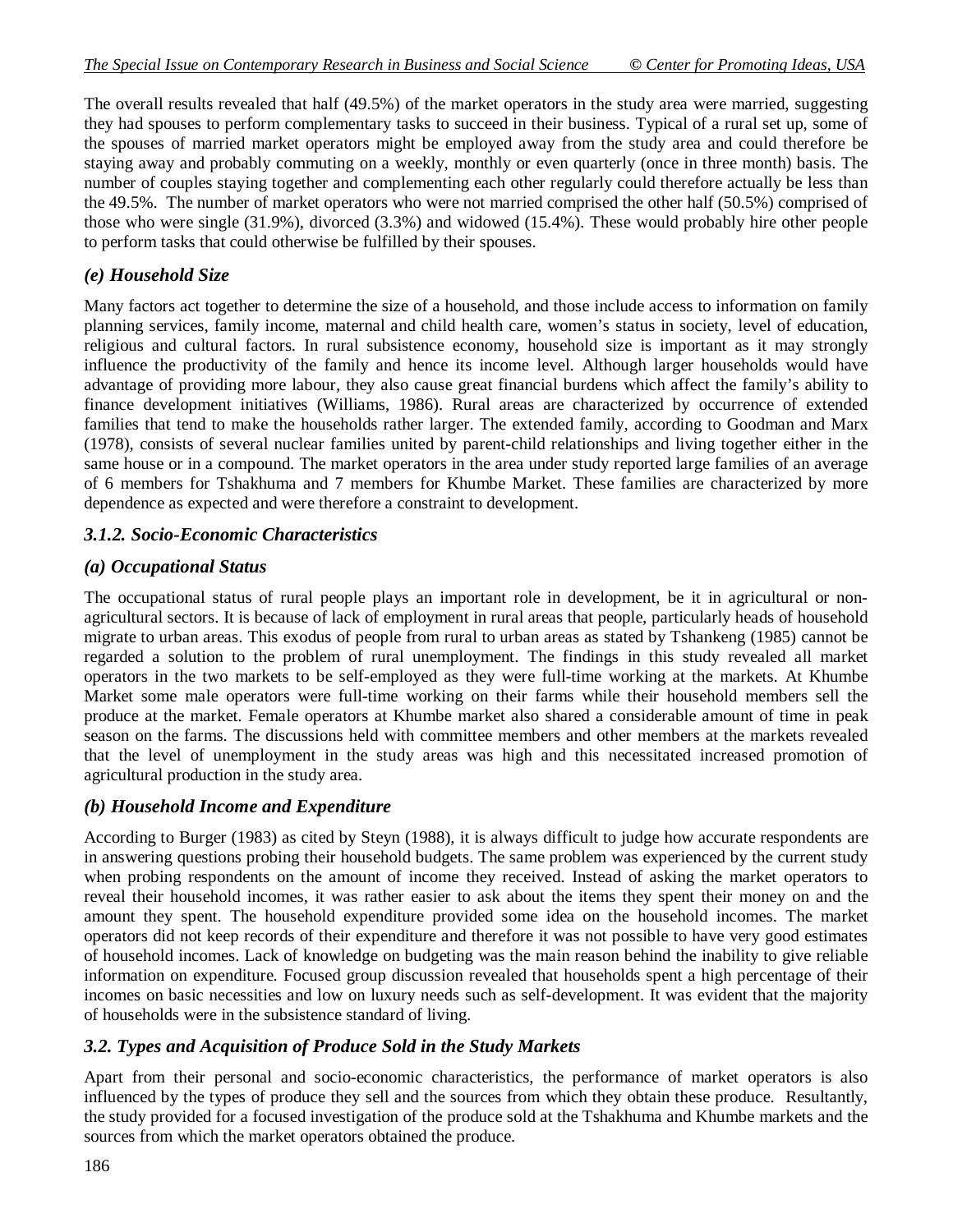### *3.2.1. Niche Produce*

The niche produce sold in the two markets under study included fruits such as mangoes, bananas, avocadoes, oranges, pawpaws, tangerines, pineapples and litchis, vegetables such as tomatoes, cabbage and onions, and field crops such as maize and groundnuts. These were also the niche produce of households and small holder farmers in the study area. There was a potential to encourage smallholder farmers to produce high value crops such as herbs and spices in the irrigation schemes.

### *3.2.2. Acquisition of Produce Sold in the Markets*

The cost of acquisition of the produce has an influence on the market price of the produce and therefore on the extent to which the produce is bought from the market operators. The cost of acquisition is influenced by such factors as the source from which the produce is acquired and the distance of such source from the markets under study. The study revealed that different sources were used to acquire various types of produce such as fruits, vegetables and field crops.

Fruits sold in the markets under study were predominantly sourced from commercial farmers. The commercially produced fruits were mainly purchased at the Levubu farms and Barota government estate. These were mainly improved varieties of the bananas (20%), oranges (15%), and tangerine (17%) and to limited extent litchis (10%). Some of the fruits were indigenous varieties produced under low input conditions at the households and on small farms of the market operators, and those included papaws, mangoes and avocadoes. As opposed to fruit, more vegetables were sourced from local households and smallholder farmers. There seemed to be less competition between local small holder and commercial farmers as far as vegetable sales to market operators was concerned, perhaps with the exception of onions and tomatoes were there was some competition. Tomatoes were predominantly commercially produced (80% of the produce) and were transported by hawkers to the markets such as those under study.

As far as field crops were concerned, the study showed sugarcane, maize and groundnuts to be predominantly produced by households in the study area and sold in the two markets under investigation. Less quantity of these field crops were sourced from the commercial farmers.

### *4. Conclusion*

The market operators were mostly (91.2%) female and four in five (77%) of them were within an economically active age range of 21 to 60 years. Some 22% of the operators had no schooling, 25.3% had primary while 44% had secondary education. Only 8.8% of the operators had tertiary education. Unemployment was reportedly high in the study area and operators were mostly full time in the market job. Household incomes were low as evident from budget spending on basic necessities only. Half (49.5%) of the operators were married, 31.9% were single, 3.3% were divorced while 15.4% were widowed. Agricultural produce constituted the main items sold in the markets, and those were mostly fruits, vegetables and field crops. The fruits were mostly acquired from commercial farmers while vegetables and field crops were from own households and local small holder farmers.

### *Reference*

- BEMBRIDGE , T.J. GRAVEN, E. H. , HOUGH, MA & VAN ROOYEN , C.J. 1982. An evaluation of the Sheila and Mooifontein projects , Ditsobotla district, Bophuthatswana. Department of Agricultural Extension and Rural Development. University of Fort Hare, Eastern Province, South Africa
- CROUCH, B.R. and CHAMALA, S. (1981). Extension education and rural development: Experience in strategies for planned change, John Wiley and Sons, University of Queensland, Australia.
- FAO (Food and Agriculture Organization of the United Nations). (2001). The state of food and agriculture. United Nations, Rome, Italy.
- GOODMAN, N., and MARX, G.T. (1978). Society today (3rd ed). Randon House, New York.
- HURMERINTA-PELTOMAKI, L. & NUMMELA, N. (2006). Mixed Methods in International Business Research: A value-added Perspective*. Management International Review* 46 (4), 439 – 459.
- LEEDY, P.D. & ORMROD, J.E. (2010). *Practical research, planning and design* (8th ed.). Pearson Merrill Prentice Hall, New Jersey, USA.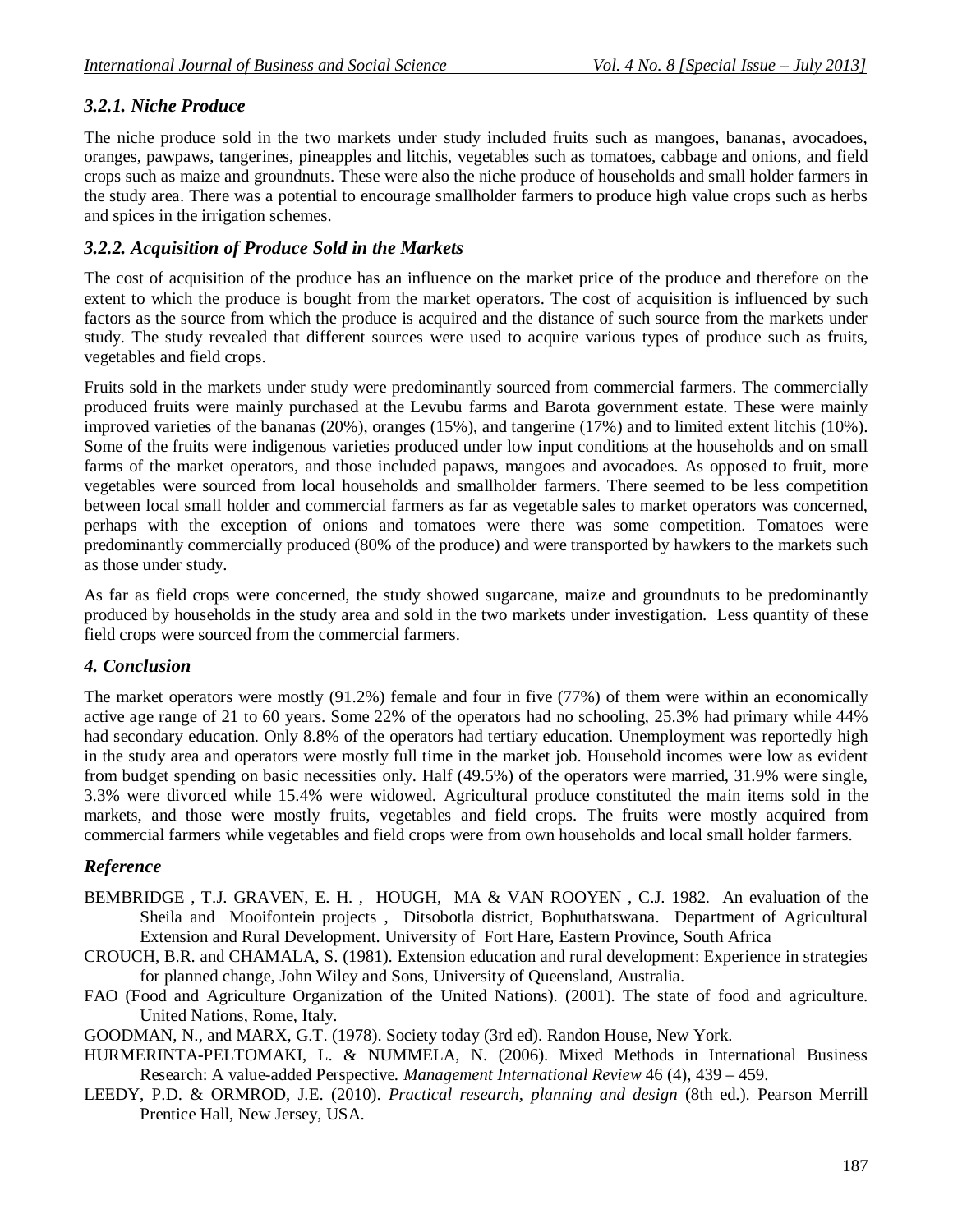- MAKHURA, M.T. AND MOKOENA, M.R. (2003). Market access for small-scale farmers in South Africa: In: Nieuwoudt and Groenewald (Eds). The challenge of change, agriculture, land and the South African Economy. University of Natal Press. Pietermaritzburg, South Africa.
- NDEGWE, P. MUREITHI, L.P. GREEN, R.H.(eds). (1985). Development options for Africa in the 1980's and beyond. Oxford University Press with the Association of the Society for International Development, Nairobi, Kenya.
- NESAMVUNI, A.E., ODHIAMBO J.J.O. AND DAGADA, M.C. (2003). Executive Summary In: Nesamvuni A.E., Oni S.A., Odhiambo J.J.O and Nthakheni N.D (eds.). Agriculture as the Cornerstone of the Economy of the Limpopo Province. University of Venda, Thohoyandou, South Africa.
- OLAITON, S.O. (1984). Agricultural education in the tropics: Methodology for teaching agriculture. Macmillan Intermediate Agricultural Series. New York, United States of America
- OTP (Office of The Premier) (2009). Limpopo Employment Growth and Development Plan. Polokwane, South Africa.
- STEYN, G.J. (1988). A farming system study of two rural areas in the Peddie district of Ciskei. D.Sc. Thesis, Department of Agricultural Extension & Rural Development, University of Fort Hare, Eastern Cape, South Africa.

TOMPSON, A.R. (1981). Education and development in Africa. MacMillan Education, Ltd. London, Britain

- TSHENKENG, S.T. (1985). Evaluation of the accessibility of communication of farming practices in Gakhunuane Village. Ditsobotla District, South Africa.
- WELMAN, C., KRUGER, F. & MITCHELL, B. (2005). Research Methodology (3rd Ed.), Oxford University Press, Cape Town, South Africa.
- WILLIAMS, J.L.H. (1986). An evaluation of Training and Visit (T and V) extension programme in the Keiskamahoek District of Ciskei. Department of Agricultural Extension and Rural Development, University of Fort Hare, Eastern Cape, South Africa.

#### *6. Figures and Tables*



#### *6.1. Figures*

*Figure 1. Map of the study area showing the location of the Tshakhuma Market in the Makhado Municipality and the Khumbe Market in the Thulamela Municipality in Vhembe District*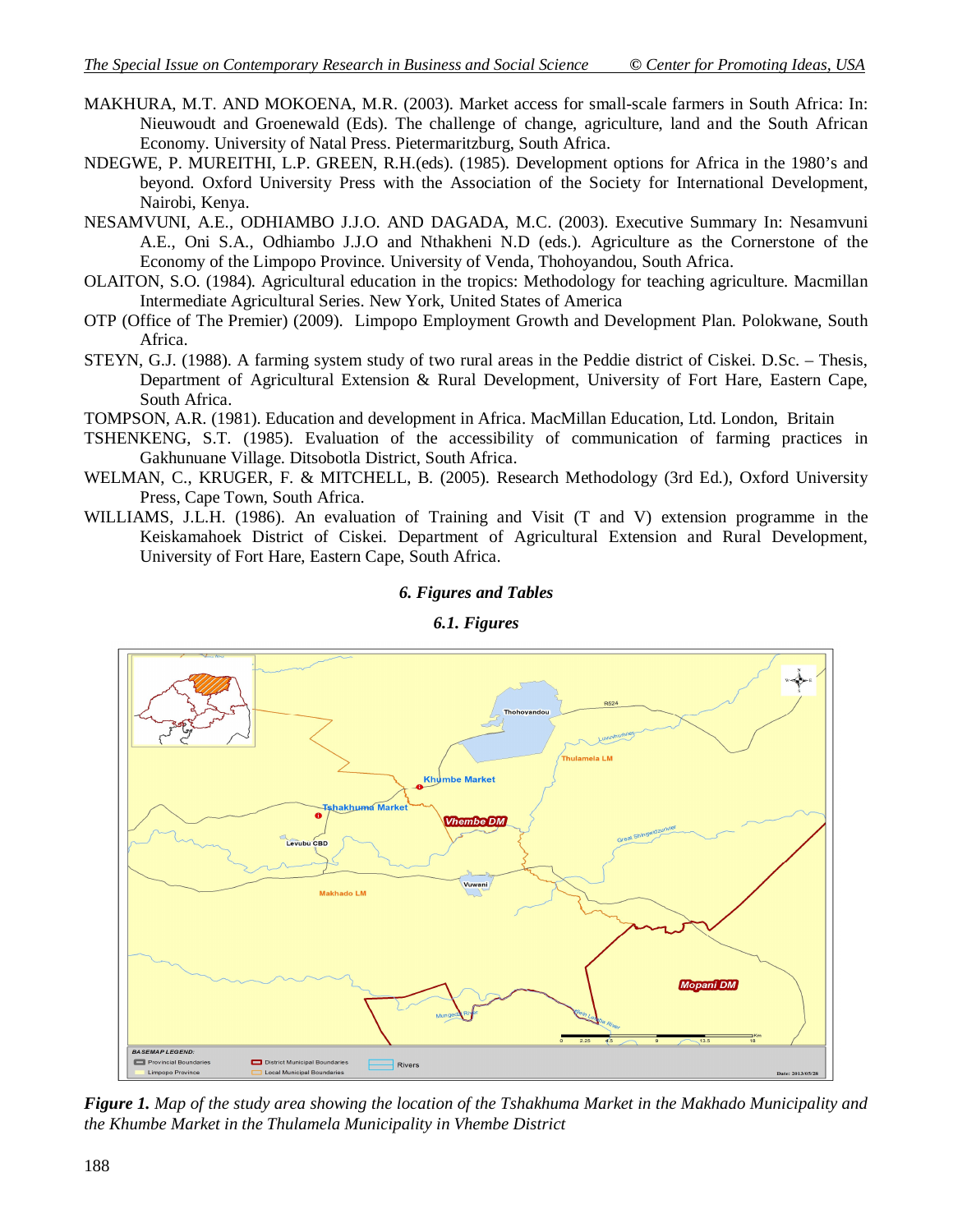

*Figure 2 .Frequency distribution of market operators at Tshakhuma and Khumbe markets according to their marital status, 2003 (N=91)*

#### *6.2. Tables*

*Table 1 Distribution of respondents in the Khumbe and Tshakhuma markets according to sex of heads of household, 2003 ( N=91).*

| Name of the<br>market | Sex of head of household |      |               |      | Total no of       |            |
|-----------------------|--------------------------|------|---------------|------|-------------------|------------|
|                       | <b>Male</b>              |      | <b>Female</b> |      | <b>Households</b> |            |
|                       | N                        | $\%$ | N             | $\%$ | N                 | $\%$       |
| Tshakhuma             | 32                       | 47.8 | 35            | 52.2 | 67                | 100        |
| Khumbe                | 14                       | 58.3 | 10            | 41.7 | 24                | 100        |
| <b>Total</b>          | 46                       | 50.5 | 45            | 49.5 | 91                | <b>100</b> |

*Table 2 .Distribution of respondents in the Khumbe and Tshakhuma markets according to age, 2003 ( N=91 ).*

| Age category (years) | <b>Tshakhuma Market</b> |               | <b>Khumbe Market</b> |               | <b>Combined</b> |               |
|----------------------|-------------------------|---------------|----------------------|---------------|-----------------|---------------|
|                      | N                       | $\frac{6}{9}$ | N                    | $\frac{6}{9}$ | N               | $\frac{6}{6}$ |
| $0-18$               |                         | 1.5           | $\theta$             | 0.0           |                 | 1.1           |
| $19 - 20$            |                         | 1.5           |                      | 4.2           | 2               | 2.2           |
| 21-30                | 11                      | 16.4          | 5                    | 20.8          | 16              | 17.6          |
| 31-40                | 17                      | 25.4          | 3                    | 12.5          | 20              | 22.0          |
| $41 - 50$            | 19                      | 28.4          |                      | 4.2           | 20              | 22.0          |
| 51-60                | 12                      | 17.9          | $\overline{2}$       | 8.3           | 14              | 15.4          |
| $61+$                | 6                       | 9.0           | 12                   | 50.0          | 18              | 19.8          |
| <b>Total</b>         | 67                      | 100.0         | 24                   | 100.0         | 91              | 100.0         |